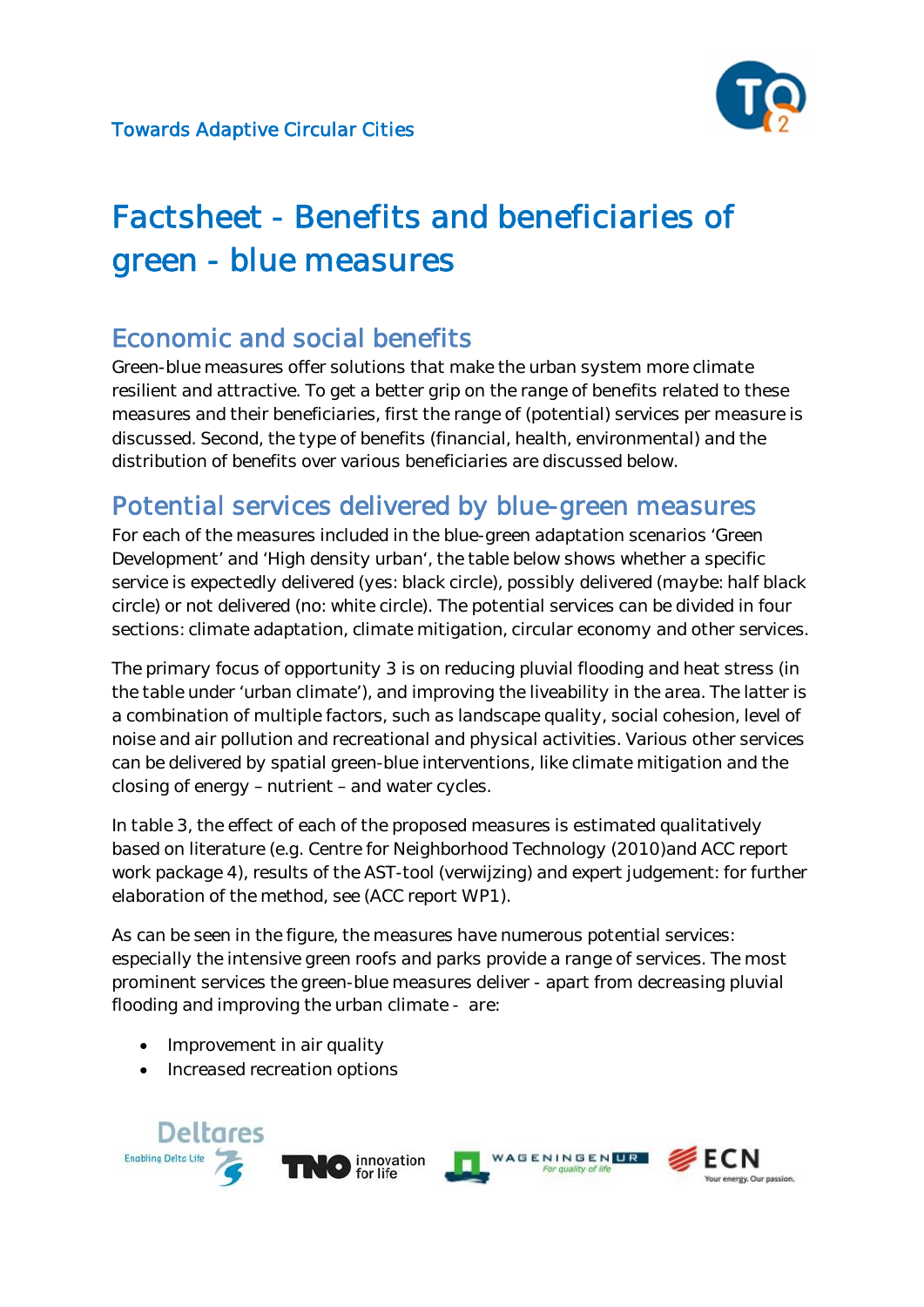

- Increased landscape quality
- Improved habitats and biodiversity

It is important to note that this table only provides an indication of the presence of these services, but nothing about the order of magnitude of the effect. Additionally, whether or not these services will actually be delivered depends strongly on the future development of the region, related local circumstances and the specific design of the measures (verwijs naar ACC rapport).

| Services/Measures                         | Green roofs | drainage delay | Extra intensive | green roofs    | Green shores |                | Park |                | Increase surface | area surface     | Trees in                | streetscape    | Water square |                | Permeable          | pavement       | Rainwater tank              |
|-------------------------------------------|-------------|----------------|-----------------|----------------|--------------|----------------|------|----------------|------------------|------------------|-------------------------|----------------|--------------|----------------|--------------------|----------------|-----------------------------|
| Climate adaptation                        |             |                |                 |                |              |                |      |                |                  |                  |                         |                |              |                |                    |                |                             |
| Decrease pluvial flooding                 |             | $\sqrt{2}$     |                 | $\overline{2}$ |              | $\overline{2}$ |      | $\overline{2}$ |                  | 2                |                         | $\overline{2}$ |              | $\overline{2}$ |                    | $\overline{2}$ | $\overline{2}$              |
| Increase air quality                      | า           | $\Omega$       | O               | $\mathbf{1}$   | 0            | $\mathbf{1}$   |      | $\overline{2}$ |                  | $\mathbf 0$      | Ò                       | $\mathbf{1}$   | О            | $\overline{0}$ |                    | $\overline{2}$ | Ō<br>$\overline{0}$         |
| Increase urban climate                    |             | 1              | ◑               | $\mathbf{1}$   | ∋            | $\Omega$       |      | $\overline{2}$ | ∩                | $\mathbf 0$      |                         | $\overline{2}$ |              | $\mathbf 0$    | $\bullet$          | $\mathbf{1}$   | $\mathbf 0$<br>∩            |
| Increase water quality                    |             | $\overline{0}$ |                 | $\overline{0}$ | 0            | $\mathbf{1}$   |      | $\mathbf 0$    | C                | $\overline{0}$   | ◯                       | $\overline{0}$ |              | $\overline{0}$ | ◑                  | $\mathbf{1}$   | O<br>$\mathbf 0$            |
| Replenish ground water                    |             | $\overline{0}$ |                 | $\mathbf 0$    | Э            | $\mathbf{1}$   |      | $\overline{2}$ | ∩                | $\Omega$         |                         | $\Omega$       |              | $\Omega$       |                    | $\overline{2}$ | $\mathbf 0$<br>O            |
| Climate mitigation                        |             |                |                 |                |              |                |      |                |                  |                  |                         |                |              |                |                    |                |                             |
| Decreased energy use                      | ◑           | $\mathbf{1}$   | ◑               | $\mathbf{1}$   | O            | 0              |      | $\mathbf 0$    | ◡                | 0                |                         | 2              | Ċ            | $\mathbf 0$    | $\bullet$          | $\mathbf{1}$   | ◑<br>$\overline{1}$         |
| Decreased CO2 emission                    | O           | $\overline{1}$ |                 | $\overline{2}$ | ่า           | $\Omega$       |      | $\overline{2}$ | C                | $\Omega$         |                         | $\overline{2}$ |              | $\Omega$       | Ó                  | $\Omega$       | ∩<br>$\Omega$               |
| Circular economy                          |             |                |                 |                |              |                |      |                |                  |                  |                         |                |              |                |                    |                |                             |
| Increase lifetime of infrastructure       |             | $\mathbf 0$    | 0               | $\mathbf 0$    | D            | $\mathbf 0$    |      | $\mathbf 0$    | 9                | $\boldsymbol{0}$ | O                       | $\mathbf 0$    | $\bullet$    | $\mathbf{1}$   | О                  | 0              | $\mathbf 0$<br>O            |
| Add to closing water cycle                |             | $\mathbf{1}$   | O               | $\overline{1}$ | Ō            | $\Omega$       |      | $\overline{2}$ |                  | $\Omega$         | $\overline{\mathbf{0}}$ | $\mathbf{1}$   |              | $\Omega$       | $\overline{\circ}$ | $\Omega$       | $\mathbf 0$<br>$\mathbf{1}$ |
| Add to closing energy cycle               | ∋           | $\mathbf 0$    | O               | $\mathbf 0$    | ∋            | $\mathbf 0$    |      | 0              | D                | $\boldsymbol{0}$ | 0                       | $\mathbf{1}$   |              | 0              | O                  | 0              | 0<br>O                      |
| Add to closing nutrient/resources cycle   | Ō           | $\Omega$       |                 | $\theta$       | $\bullet$    | $\mathbf{1}$   |      | $\overline{2}$ | Ō                | $\Omega$         | $\bullet$               | $\overline{1}$ |              | $\Omega$       | $\circ$            | $\Omega$       | Ō<br>$\Omega$               |
| Other services                            |             |                |                 |                |              |                |      |                |                  |                  |                         |                |              |                |                    |                |                             |
| Increase recreation opportunities         | D           | $\mathbf 0$    |                 | $\overline{2}$ | Э            | 1              |      | $\overline{2}$ | ◑                | $\mathbf{1}$     | ◑                       | $\mathbf{1}$   |              | $\overline{2}$ | О                  | 0              | $\mathbf 0$<br>O            |
| Increase landscape quality                |             | $\mathbf{1}$   |                 | $\overline{2}$ |              | $\overline{2}$ |      | $\overline{2}$ |                  | $\overline{2}$   |                         | $\overline{2}$ | $\mathbf 0$  | $\mathbf{1}$   | O                  | $\Omega$       | $\mathbf 0$                 |
| Increase social cohesion                  | ว           | $\overline{0}$ |                 | $\overline{2}$ | O            | $\Omega$       |      | $\overline{2}$ | Ō                | $\Omega$         | €                       | $\Omega$       | $\bullet$    | $\overline{1}$ | Ō                  | $\Omega$       | Ō<br>$\mathbf 0$            |
| Increase physical activity                |             | $\overline{0}$ |                 | $\overline{2}$ | э            | 1              |      | $\overline{2}$ | ◑                | $\mathbf{1}$     | ◑                       | $\mathbf{1}$   | $\bullet$    | $\mathbf{1}$   | O                  | $\Omega$       | О<br>$\mathbf 0$            |
| decrease noise pollution                  | ŋ           | $\overline{0}$ | O               | $\mathbf{1}$   | า            | $\mathbf 0$    |      | $\overline{2}$ | ∩                | $\Omega$         | ◑                       | $\mathbf{1}$   |              | $\mathbf 0$    | О                  | $\overline{0}$ | $\overline{0}$<br>O         |
| Improve habitat function and biodiversity |             | $\overline{2}$ |                 | $\overline{2}$ |              | $\overline{2}$ |      | $\overline{2}$ | 0                | $\mathbf{1}$     | Э                       | $\mathbf{1}$   |              | $\mathbf 0$    | $\mathbf 0$        | 1              | O<br>$\mathbf 0$            |
| Increase food production                  |             | $\mathbf 0$    | ◑               | $\mathbf{1}$   | ∋            | 0              |      | $\mathbf 0$    |                  | $\mathbf 0$      |                         | $\mathbf 0$    |              | $\mathbf 0$    | Э                  | $\mathbf 0$    | $\overline{0}$<br>O         |
| Decrease criminality                      |             | $\overline{0}$ |                 | $\mathbf 0$    |              | $\Omega$       |      | $\mathbf 0$    |                  | $\overline{0}$   |                         | $\mathbf 0$    |              | $\Omega$       | Э                  | $\mathbf 0$    | $\mathbf 0$                 |
| Decrease management & maintenance         | O           | $\mathbf{1}$   | 0               | $\mathbf{1}$   | 7            | $\mathbf 0$    |      | $\overline{0}$ |                  | $\overline{0}$   |                         | $\overline{0}$ |              | $\mathbf 0$    | O                  | $\overline{0}$ | $\mathbf 0$                 |







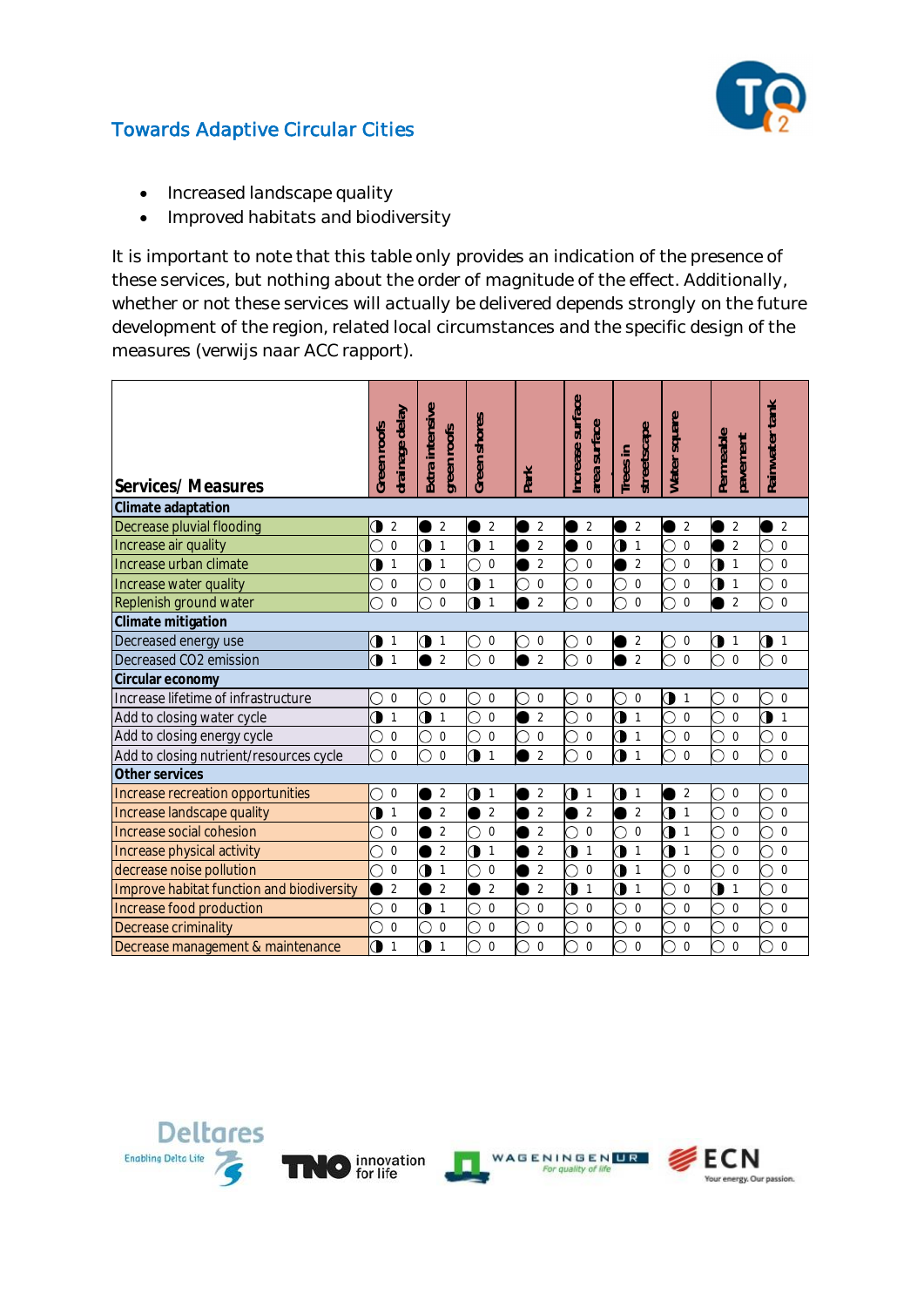

# Benefits & stakeholders

The biggest difference between the two design scenarios is the prominence of green roofs in the 'Green Development' scenario, and the application of a rainwater tank in the 'High Density Urban' scenario. The designs differ in the degree to which they reach the goals (figuren vergelijking desings in H6 > blue-green adaptation scenarios) goals and how much they cost (figures below): the 'Green Development scenario is more effective in reaching the defined goals, but as this is reflected in higher costs. Especially the large amount of green roofs in this scenario adds to this: this is the most expensive measure in both construction and maintenance costs. However, in general the two design scenarios have similar benefits and beneficiaries, as the applied measures mostly overlap.



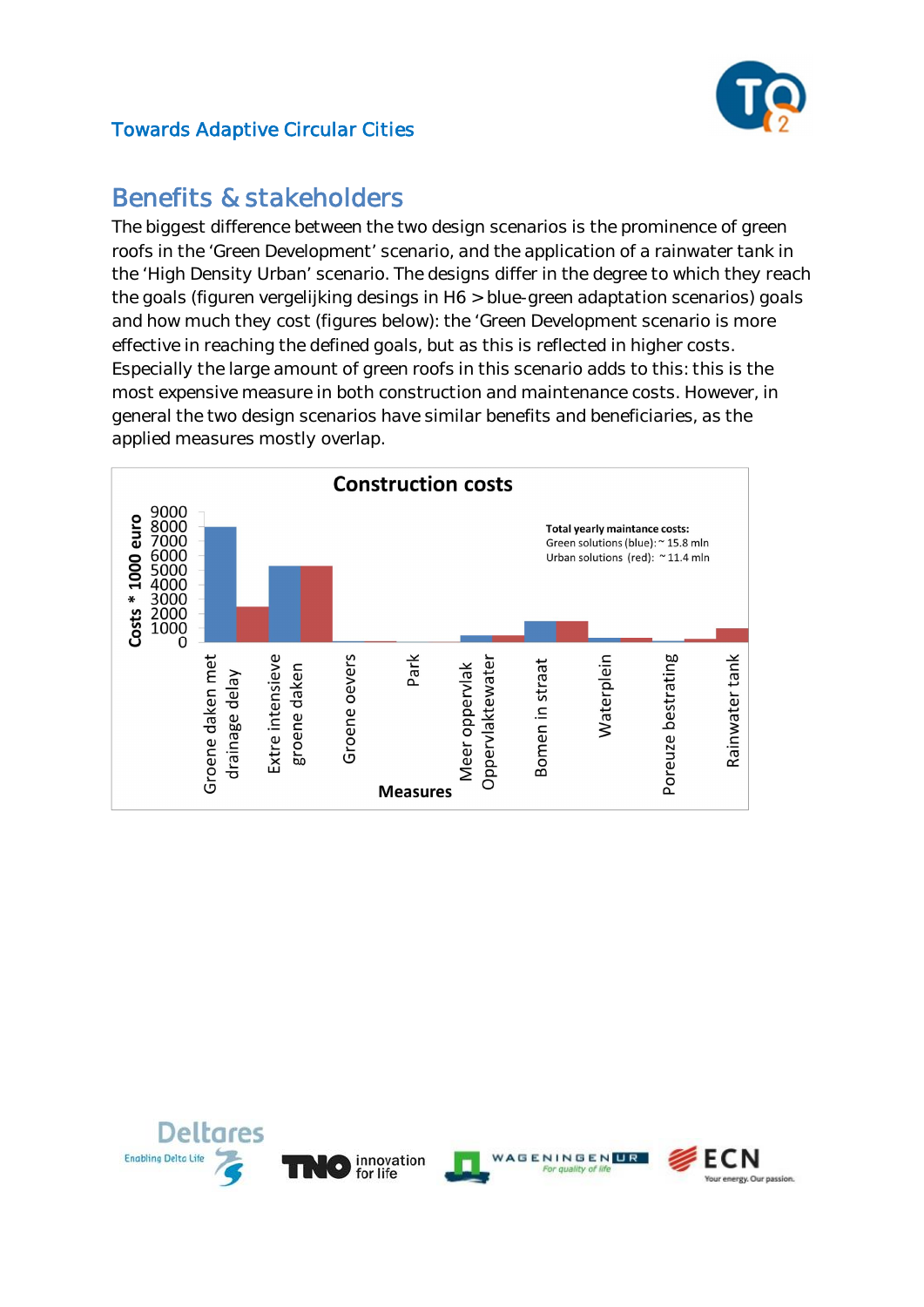



### Types of benefits

The various services that are delivered by the proposed measures can be specified further in benefits. This gives a better overview of who may gain from the measures, which in turn helps in defining the stakeholders that are affected by the measure or service. In this study, four types of benefits are regarded:

- **•** Financial: actual profit or loss can be gained, e.g. avoided damage or decreased costs for certain activities)
- x *Health:* benefits to the physical or psychological health of humans. In some cases this can be translated in financial costs, but as this is an indirect effect and in some cases disputed, health benefits are regarded separately here.
- x *Environmental:* benefits to the environment, without direct effect on humans or business. This may encompass increased biodiversity, decreased pollution, improved connectivity, etc.
- Other: benefits that do not directly fit in the benefit types above for example reputational benefits.

The magnitude of these benefits depends on the context. Since the project is still in an explorative phase, the benefits are not yet monetized. The results should be seen as a rough estimates of the benefits of the two alternatives.

As in this chapter only a rough estimate is done of the benefits of the scenario, it can be seen from figure (below) that the expected benefits from both scenarios do not

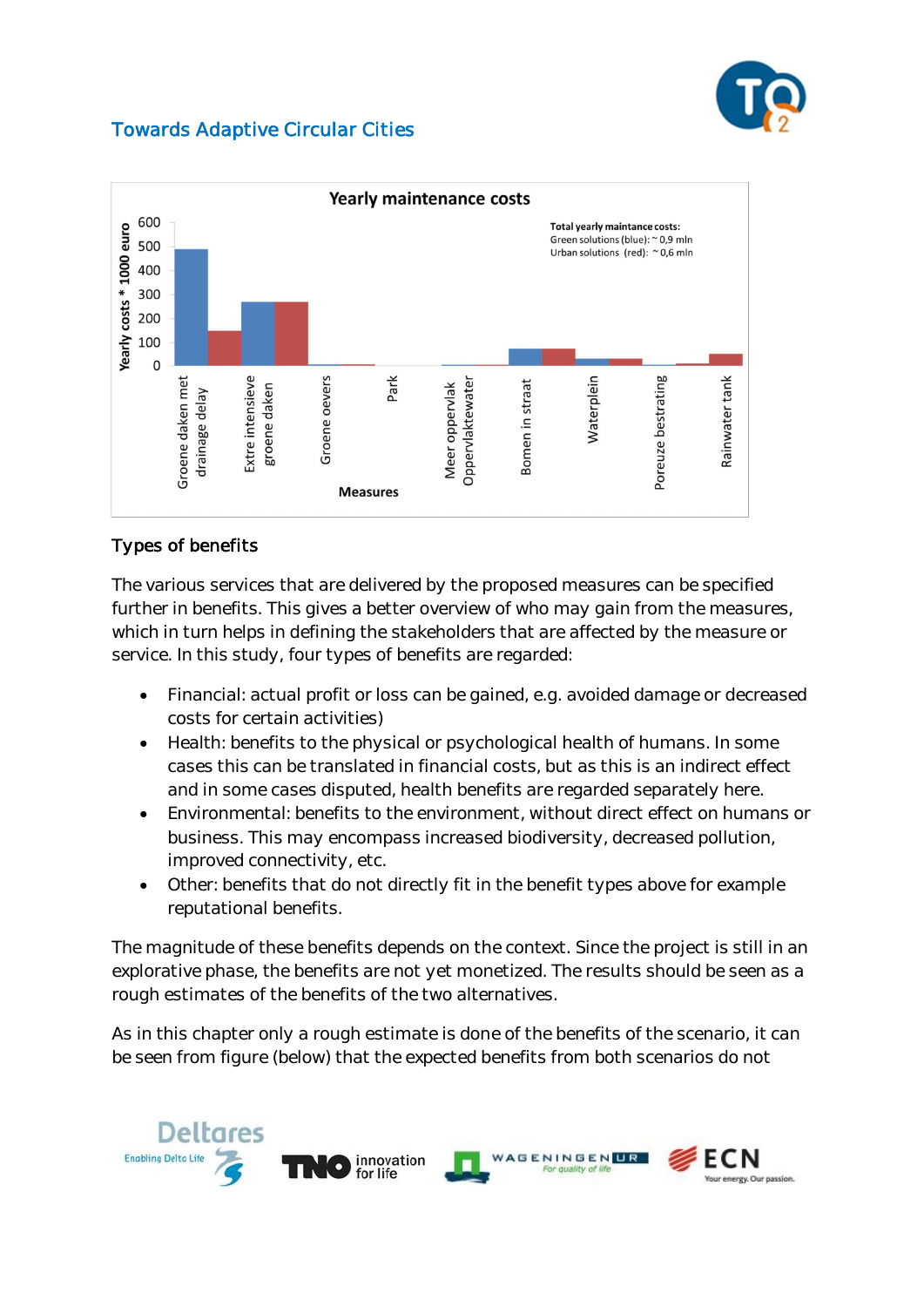

differ substantially. In the figure, a half circle means *limited benefits*; a full circle eans *many benefits* and empty circle *no expected benefits*.

|                                           |                    |                 | <b>Green solutions</b> |                | <b>Urban Solutions</b> |                           |                    |                   |                   |  |  |
|-------------------------------------------|--------------------|-----------------|------------------------|----------------|------------------------|---------------------------|--------------------|-------------------|-------------------|--|--|
| Services/ Benefit Type                    | Financial benefits | Health benefits | Environmental benefits | Other benefits |                        | Financiele baten          | Gezondheidsbaten   | Milieubaten       | Andere baten      |  |  |
| Climate adaptation                        |                    |                 |                        |                |                        |                           |                    |                   |                   |  |  |
| Decrease pluvial flooding                 | $\overline{2}$     | $\mathbf 0$     | 0                      | ◑<br>1         |                        | 2                         | $\mathbf 0$        | 0                 | ◑<br>1            |  |  |
| Increase air quality                      | $\overline{0}$     | 0<br>1          | $\overline{0}$         | $\Omega$       |                        | Ō<br>$\Omega$             | ◑<br>$\mathbf{1}$  | $\Omega$          | $\Omega$          |  |  |
| Improve urban climate                     | $\overline{0}$     | $\overline{2}$  | $\Omega$               | O<br>1         |                        | O<br>$\Omega$             | $\overline{2}$     | $\Omega$          | $\Omega$          |  |  |
| Increase water quality                    | 0                  | 0               | $\mathbf 0$            | 0              |                        | О<br>0                    | $\boldsymbol{0}$   | 0                 | $\mathbf 0$       |  |  |
| Improvereplenishment ground water         | $\Omega$           | $\Omega$        | $\Omega$               | $\Omega$       |                        | Ō<br>$\Omega$             | $\Omega$           | $\Omega$          | $\mathbf 0$       |  |  |
| Climate mitigation                        |                    |                 |                        |                |                        |                           |                    |                   |                   |  |  |
| Decrease energy use                       | 1                  | 0               | $\overline{0}$         | ◑<br>1         |                        | 0<br>O                    | $\mathbf 0$        | $\overline{0}$    | $\overline{0}$    |  |  |
| Decrease CO2 emission                     | $\mathbf{1}$       | 0               | $\overline{0}$         | 0<br>1         |                        | $\bullet$<br>1            | $\overline{0}$     | $\Omega$          | ъ<br>$\mathbf{1}$ |  |  |
| Cirular economy                           |                    |                 |                        |                |                        |                           |                    |                   |                   |  |  |
| Increase life infrastructure              | 0                  | 0               | $\mathbf 0$            | 0              |                        | 0                         | 0                  | $\mathbf 0$       | $\mathbf 0$       |  |  |
| Add to closing water cycle                | 1                  | $\overline{0}$  | Э<br>1                 | $\mathbf 0$    |                        | Ō<br>$\mathbf 0$          | $\overline{0}$     | 1<br>0            | $\mathbf 0$       |  |  |
| Add to closing energy cycle               | 0                  | 0               | $\mathbf 0$            | 0              |                        | О<br>0                    | $\mathbf 0$        | $\mathbf 0$       | $\mathbf 0$       |  |  |
| Add to closing resources cycle            | 1                  | $\Omega$        | Э<br>1                 | $\Omega$       |                        | $\bullet$<br>1            | $\Omega$           | 0<br>$\mathbf{1}$ | $\Omega$          |  |  |
| Other services                            |                    |                 |                        |                |                        |                           |                    |                   |                   |  |  |
| Increase recreation opportunities         | 1                  | 9<br>1          | 0                      | Э<br>1         |                        | O<br>0                    | О.<br>$\mathbf{1}$ | 0                 | 0                 |  |  |
| Increase landscape quality                | $\mathbf{1}$<br>э  | ◑<br>1          | $\overline{0}$         | $\overline{2}$ |                        | $\bullet$<br>$\mathbf{1}$ | $\overline{0}$     | $\mathbf 0$       | $\overline{2}$    |  |  |
| Increase social cohesion                  | 0                  | 0<br>1          | 0                      | $\overline{2}$ |                        | Ō<br>$\mathbf 0$          | $\overline{0}$     | $\mathbf 0$       | 2                 |  |  |
| Increase physical activity                | $\overline{0}$     | $\overline{2}$  | $\overline{0}$         | $\overline{0}$ |                        | О<br>$\mathbf 0$          | $\overline{2}$     | $\Omega$          | $\mathbf 0$       |  |  |
| Decrease noise pollution                  | $\overline{0}$     | $\overline{2}$  | 0                      | 0              |                        | C<br>$\overline{0}$       | $\overline{2}$     | $\mathbf 0$       | $\mathbf 0$       |  |  |
| Improve habitat function and biodiversity | $\overline{0}$     | $\overline{0}$  | $\overline{2}$         | $\Omega$       |                        | Ō<br>$\overline{0}$       | $\mathbf{0}$       | $\overline{2}$    | $\Omega$          |  |  |
| Increase food production                  | $\overline{0}$     | $\Omega$        | $\overline{0}$         | $\overline{0}$ |                        | О<br>$\mathbf 0$          | $\Omega$           | $\Omega$          | $\mathbf 0$       |  |  |
| Decrease criminality                      | $\mathbf 0$        | 0               | 0                      | 0              |                        | О<br>0                    | 0                  | $\overline{0}$    | $\mathbf 0$       |  |  |
| Decrease management & maintenance         | ◑<br>$\mathbf{1}$  | 0               | $\mathbf 0$            | $\Omega$       |                        | $\overline{2}$            | $\Omega$           | $\Omega$          | $\Omega$          |  |  |

#### **Stakeholders**

In the area there are several stakeholders that may benefit from the measures. A distinction is made by *direct stakeholders*, who are directly affected by the project, and *indirect stakeholders*. These have indirect benefits – there is no direct need of including them in the decision making process, but they need to be informed.

Municipality Utrecht: The municipality has several responsibilities and ambitions in the project area. Among others, they want the quality of the surroundings to be good: not only in order to increase the liveability for inhabitants, but the area also serves as

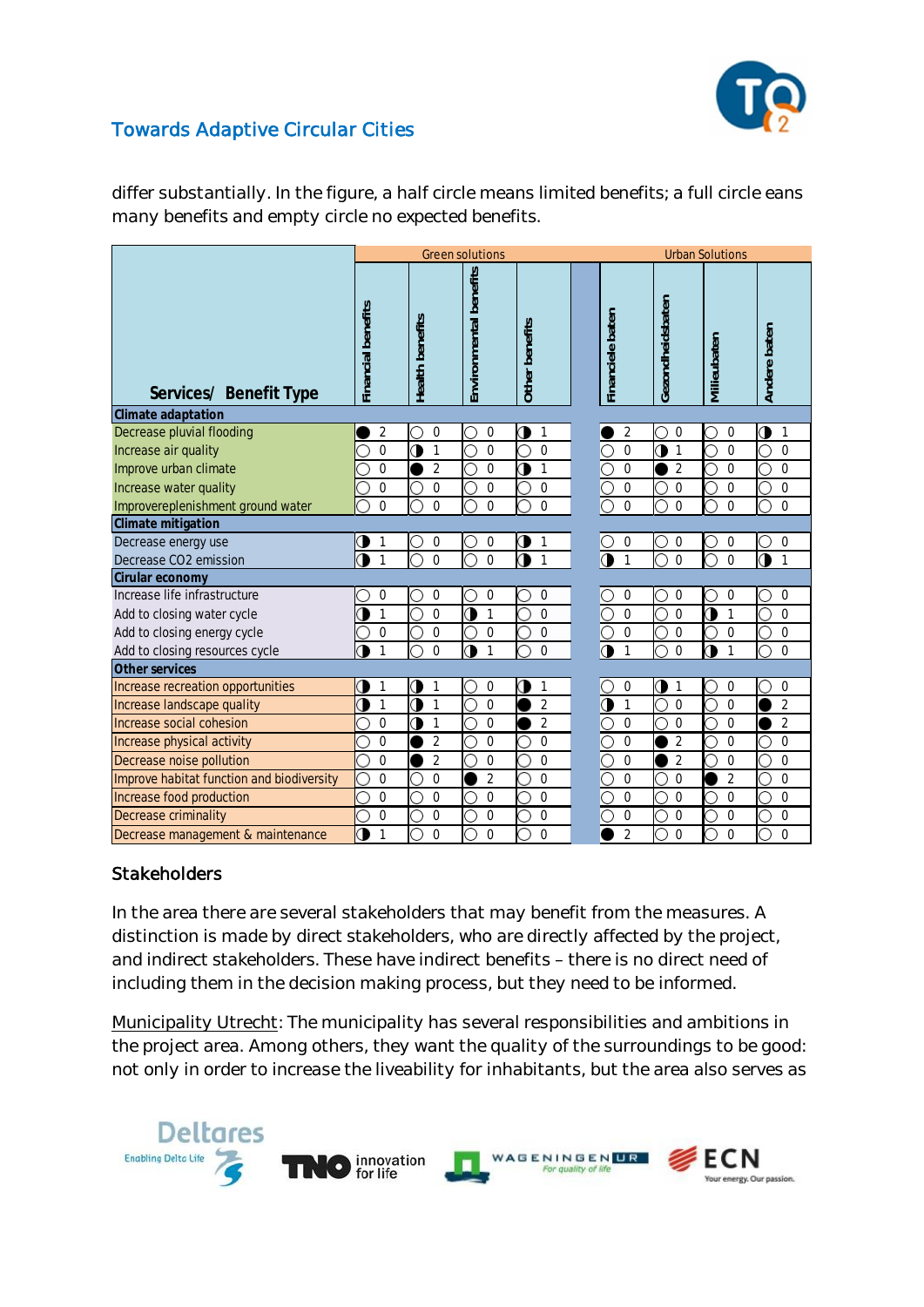

'visiting card' for Utrecht, as it is the first part of Utrecht that visitors may see. The municipality faces the challenge of dealing with an increasing numbers of travellers, and an increasing number of inhabitants living in the area. They are also responsible for ensuring a healthy environment, and management and maintenance of the sewer system.

Jaarbeurs: this large conference centre is an important actor in the project. They own a large part of the project area, and are directly involved in the redevelopment of the area. The Jaarbeurs aspires sustainable development of their grounds, with increased quality of the nearby environment.

Inhabitants: Currently there are few inhabitants in the project area, but in future scenario's more housing opportunities will be provided, among others in the top floors of the Amrath hotel. Inhabitants will be strongly affected by the spatial and environmental quality in the neighborhood.

#### Indirect stakeholders

Travellers: The Utrecht CS area is one of the most important transport hubs in the Netherlands: within 10 years 360.000 travellers a day are expected to use Utrecht CS as a hub.

Water managers: Rijkswaterstaat (Merwedekanaal), the Regional Water Authority Hoogheemraadschap De Stichtse Rijnlanden (HDSR), and a part of the Utrecht municipality (sewer system, storage).

Leisure companies: Three large leisure companies will be established in the project area in the coming years: Wolff Cinema Group; Holland Casino and Amrath Hotelgroup. They may benefit from an increased spatial quality in the area. Currently, there are two large hotels in the (adjacent) area: NH Hotel and Park-Plaza.

Other companies: There are various offices in the area (e.g. Rabobank), and more are anticipated in the future. They benefit from a healthy and high-quality working environment, and good accessibility.

Figure (below) shows which stakeholders are expected to benefit from each service that is delivered by the measures (eerste figuur in stuk)

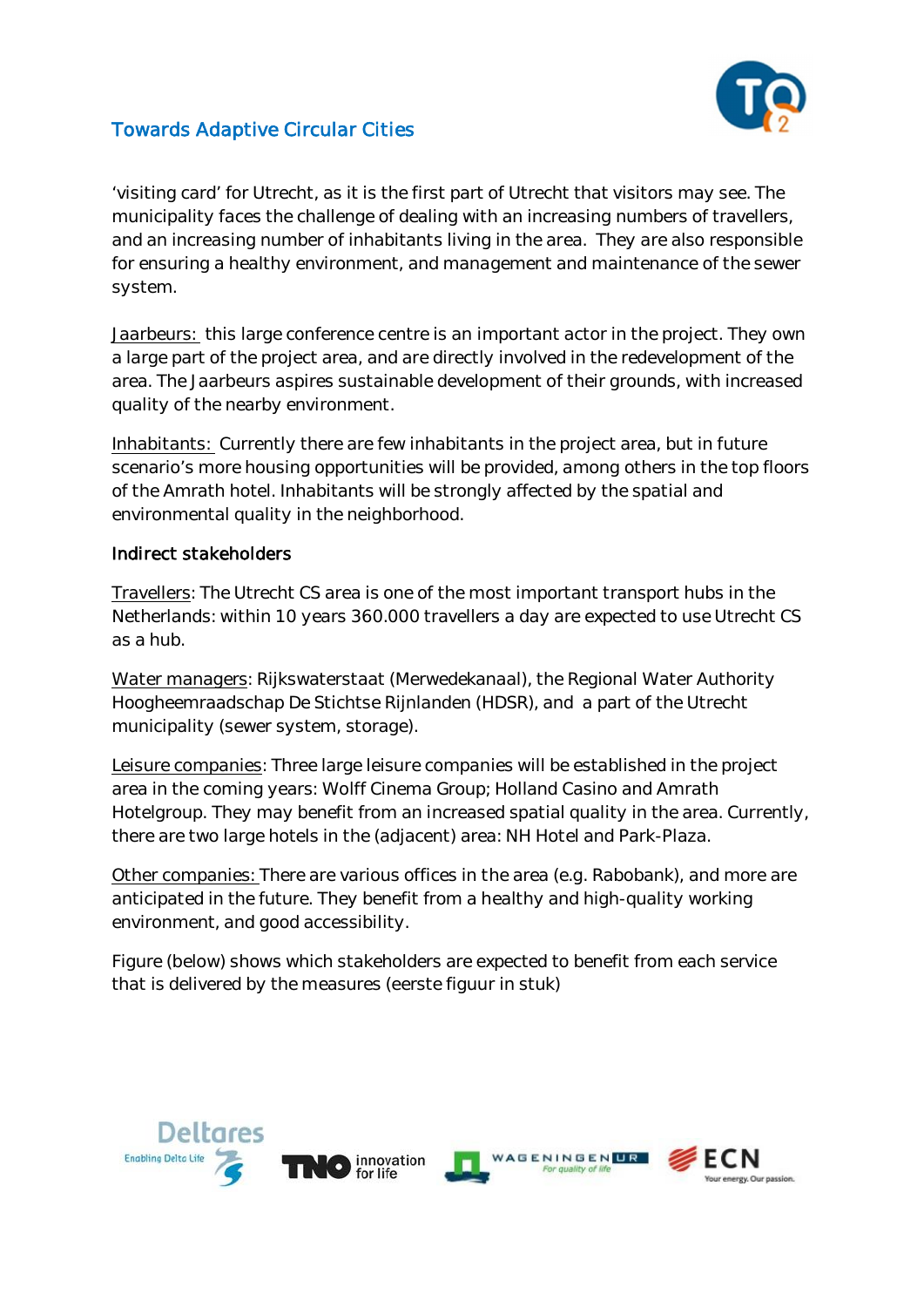

| Services/ Stakeholders                                                                                                                                                                                                                                                                                                                                                                                                                                                                                                                                                                                         | Municipality Utrecht | Water manager | aarbeurs  | nhabitants       | ravelers                         | Visitors                 | Other companies                  | Leisure companies        |  |  |
|----------------------------------------------------------------------------------------------------------------------------------------------------------------------------------------------------------------------------------------------------------------------------------------------------------------------------------------------------------------------------------------------------------------------------------------------------------------------------------------------------------------------------------------------------------------------------------------------------------------|----------------------|---------------|-----------|------------------|----------------------------------|--------------------------|----------------------------------|--------------------------|--|--|
| Climate adaptation                                                                                                                                                                                                                                                                                                                                                                                                                                                                                                                                                                                             |                      |               |           |                  |                                  |                          |                                  |                          |  |  |
| Decrease pluvial flooding                                                                                                                                                                                                                                                                                                                                                                                                                                                                                                                                                                                      | $^{+++}$             | $^{+++}$      | $++$      | $++$             | $^{+}$                           | $^{+}$                   | $++$                             | $++$                     |  |  |
| Increase air quality                                                                                                                                                                                                                                                                                                                                                                                                                                                                                                                                                                                           | $++$                 |               | $\ddot{}$ | $^{++}$          | $\begin{array}{c} + \end{array}$ | $^{+}$                   | $^+$                             | $^{+}$                   |  |  |
| Increase urban climate                                                                                                                                                                                                                                                                                                                                                                                                                                                                                                                                                                                         | $++$                 |               | $\ddot{}$ | $^{+++}$         | $^+$                             | $++$                     | $\begin{array}{c} + \end{array}$ | $^+$                     |  |  |
| Increase water quality*                                                                                                                                                                                                                                                                                                                                                                                                                                                                                                                                                                                        | $^{+}$               | $++++$        |           | $^{\mathrm{+}}$  |                                  | $\overline{\phantom{a}}$ |                                  | $\overline{\mathcal{C}}$ |  |  |
| Replenish ground water**                                                                                                                                                                                                                                                                                                                                                                                                                                                                                                                                                                                       |                      | $++$          |           |                  |                                  |                          |                                  |                          |  |  |
| Climate mitigation                                                                                                                                                                                                                                                                                                                                                                                                                                                                                                                                                                                             |                      |               |           |                  |                                  |                          |                                  |                          |  |  |
| Decreased energy use                                                                                                                                                                                                                                                                                                                                                                                                                                                                                                                                                                                           | $^{++}$              |               | $^{+++}$  | $\ddag$          |                                  |                          | $++$                             | $^{++}$                  |  |  |
| Decreased CO2 emission                                                                                                                                                                                                                                                                                                                                                                                                                                                                                                                                                                                         | $++$                 |               | $++$      |                  |                                  |                          |                                  |                          |  |  |
| Circular economy                                                                                                                                                                                                                                                                                                                                                                                                                                                                                                                                                                                               |                      |               |           |                  |                                  |                          |                                  |                          |  |  |
| Increase lifetime of infrastructure***                                                                                                                                                                                                                                                                                                                                                                                                                                                                                                                                                                         | $^{+++}$             |               |           |                  |                                  |                          |                                  |                          |  |  |
| Add to closing water cycle                                                                                                                                                                                                                                                                                                                                                                                                                                                                                                                                                                                     |                      | $++++$        |           |                  |                                  |                          |                                  |                          |  |  |
| Add to closing energy cycle****                                                                                                                                                                                                                                                                                                                                                                                                                                                                                                                                                                                | $^{++}$              |               | $^{+++}$  | $\boldsymbol{+}$ |                                  |                          | $++$                             | $++$                     |  |  |
| Add to closing nutrient/resources cycle                                                                                                                                                                                                                                                                                                                                                                                                                                                                                                                                                                        |                      | $\gamma$      |           |                  |                                  |                          |                                  |                          |  |  |
| Other services                                                                                                                                                                                                                                                                                                                                                                                                                                                                                                                                                                                                 |                      |               |           |                  |                                  |                          |                                  |                          |  |  |
| Increase recreation opportunities                                                                                                                                                                                                                                                                                                                                                                                                                                                                                                                                                                              | $++$                 |               | $++++$    | $***$            | $\ddot{}$                        | $+++$                    | $\ddot{}$                        | $++++$                   |  |  |
| Increase landscape quality                                                                                                                                                                                                                                                                                                                                                                                                                                                                                                                                                                                     | $^{+++}$             |               | $+++$     | $^{+++}$         | $++$                             | $^{+++}$                 | $++$                             | $^{+++}$                 |  |  |
| <b>Increase social cohesion</b>                                                                                                                                                                                                                                                                                                                                                                                                                                                                                                                                                                                | $^{++}$              |               |           | $^{+++}$         |                                  |                          |                                  |                          |  |  |
| Increase physical activity                                                                                                                                                                                                                                                                                                                                                                                                                                                                                                                                                                                     | $++$                 |               |           | $***$            |                                  | $++$                     |                                  |                          |  |  |
| decrease noise pollution                                                                                                                                                                                                                                                                                                                                                                                                                                                                                                                                                                                       | ++                   |               |           |                  |                                  |                          |                                  |                          |  |  |
| Improve habitat function and biodiversity                                                                                                                                                                                                                                                                                                                                                                                                                                                                                                                                                                      | $++$                 |               |           |                  |                                  |                          |                                  |                          |  |  |
| Increase food production                                                                                                                                                                                                                                                                                                                                                                                                                                                                                                                                                                                       |                      |               |           |                  |                                  |                          |                                  |                          |  |  |
| Decrease criminality                                                                                                                                                                                                                                                                                                                                                                                                                                                                                                                                                                                           |                      |               |           |                  |                                  |                          |                                  |                          |  |  |
| Decrease management & maintenance                                                                                                                                                                                                                                                                                                                                                                                                                                                                                                                                                                              | $\ddot{}$            |               | $\ddot{}$ |                  |                                  |                          | $\ddot{}$                        | $\ddot{}$                |  |  |
| ?: only if water recreation is part of the new developments - in this case water recreationst and - companies will benefit<br>??: Financial benefits may be derived by the waste water treatment plants as costs are lower when water quality is higher<br>*: Only if there is demand for improved water quality and a substantial improvement is realized, this is a benefit<br>**: Only if there is currently a problem with the ground water level - unknown at the time of writing<br>***: Undertain effect, and not likely very strong<br>****: There is double counting here with 'decreased energy use' |                      |               |           |                  |                                  |                          |                                  |                          |  |  |

\*\*\*\*: There is double counting here with 'decreased energy use'







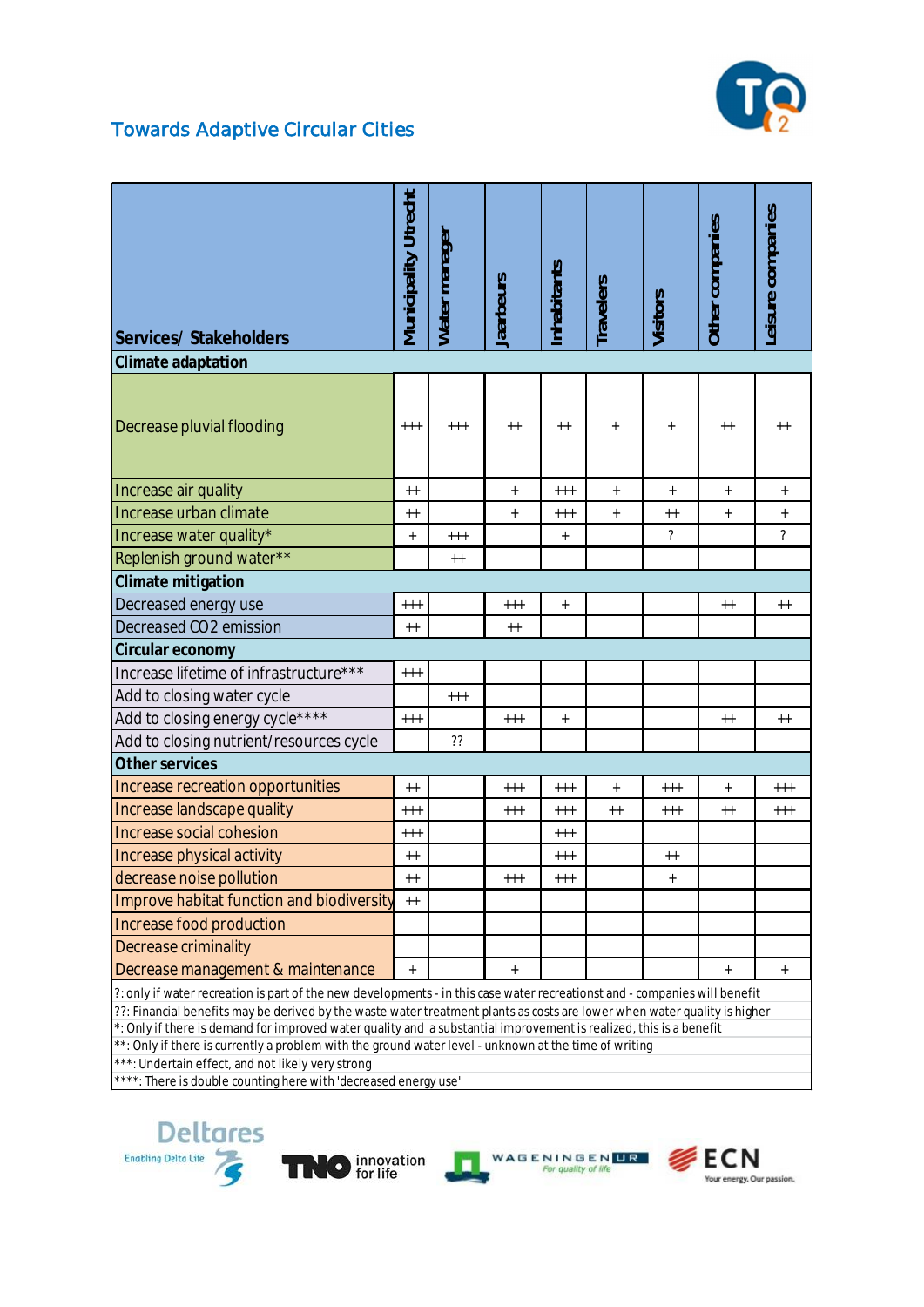

# Distribution of benefits over beneficiaries

In this section the expected benefits and main beneficiaries will be discussed for each of the proposed measures (based on the two above tables) that are expected to have a significant benefit (full black circle) or multiple moderate benefits (half circle). In the last part, the differences between the design scenarios will be shortly discussed.

### Climate adaptation

#### *Decreased pluvial flooding*

Decreased regional flooding is one of the most important goals of this project. There are financial benefits, mostly in the shape of damage to property, and other benefits, such as meeting safety obligations:

- Municipality Utrecht is responsible for the maintenance and management of the urban drainage system, and for any damage in the public domain (financial benefits). The municipality may have reputational damage if nuisance and damage from flooding occurs often (other benefits).
- Water manager: responsible for ensuring a low flooding probability. By decreasing the flood probability/ robustness of the area future requirements and investments in drainage and pumping infrastructure may be decreased, as well as current pumping costs during storm events (financial benefits). Reputational damage plays a role here as well (other benefits).
- Jaarbeurs/ Other companies/ Leisure companies: Owners of buildings are often responsible for damage caused by local flooding, unless it can be proved to be caused by negligence by water manager or municipality – this is not often the case. These parties all have a stake in decreasing flooding, as they are responsible for damage themselves (financial benefits). This damage can be direct, but also indirect in the form of foregone income during temporary closure or inaccessibility of the building

Other beneficiaries include inhabitants and travellers. Damage from flooding may be direct for home owners, but also indirect due to inaccessibility of houses and increased travel time (financial benefits).

#### *Improved air quality*

It is not expected that the air quality will be improved substantially as a result of the proposed measures. If after further research they do prove to have a significant effect, this connects to the following benefits and beneficiaries:

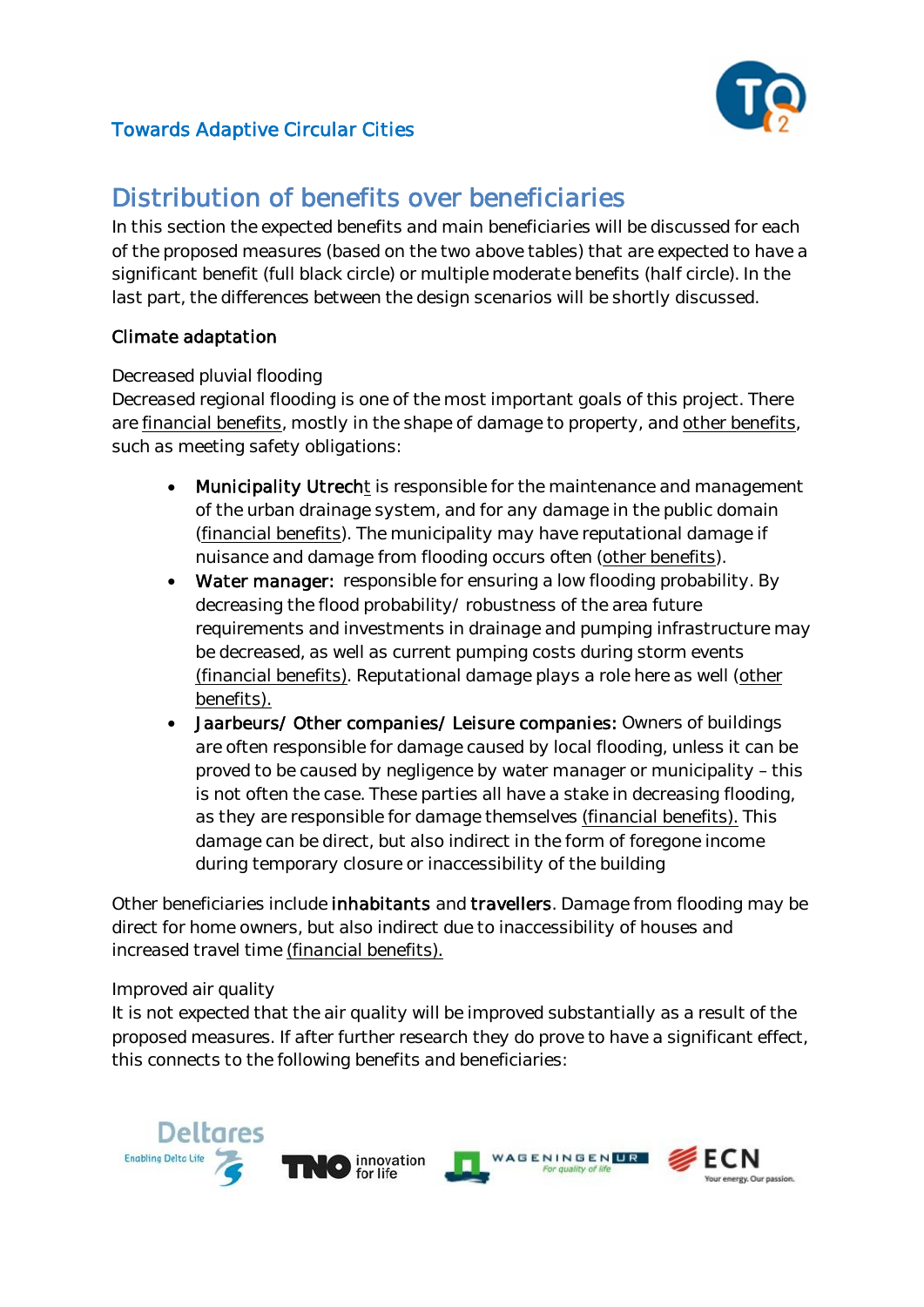

Improved air quality leads to health benefits: decreased health costs, increased length of life and increased quality of life. This is especially relevant for inhabitants and in lesser degree also to others staying in the area: visitors, (frequent) travellers and employees of companies. Other benefits are derived by the Municipality Utrecht that has the obligation to ensure a healthy living environment and meet regulations.

#### *Urban Climate*

In the context of this project, 'Urban climate' relates mostly to the urban heat island effect. This is especially relevant for *inhabitants - providing health benefits mostly* for elderly. The municipality has a responsibility for providing inhabitants with a high quality living environment (other benefits). Other beneficiaries may include visitors to the area, and companies – a pleasant environment will increase attractiveness of the area for clients and increase their length of stay (other benefits).

#### *Increasing water quality and quantity*

In this case, it is not expected the proposed measures will strongly affect water quality – especially green shores may improve the water quality in the surface water. It is unknown whether there is currently a problem with water quality and (too low) ground water levels. The latter are recharged by increasing the permeable surface. If there is an ambition/ need to improve both water quality and quantity in the area, this potentially relates to the following benefits and beneficiaries:

Improved water quality will benefit water managers responsible for surface water quality (financial benefit), – if part of the future developments in the area - water recreants (health benefits), and improved habitats (environmental benefits).

#### Climate mitigation

#### *Energy use*

Energy used is decreased through green roofs providing better insulation, and trees in the streetscape causing decreased cooling demands in summer (they provide shade) and decreased heating demands in winter (by decreasing the cooling effect of the wind). Though this could be seen either as a financial or environmental benefits, it is primarily a financial benefit, mostly for the Jaarbeurs, which has many buildings in the area and will have most green roofs. As the ambition of the Municipality Utrecht is to develop the area in an energy-neutral way, the decreased energy demand also adds to reaching this goal (other benefit).

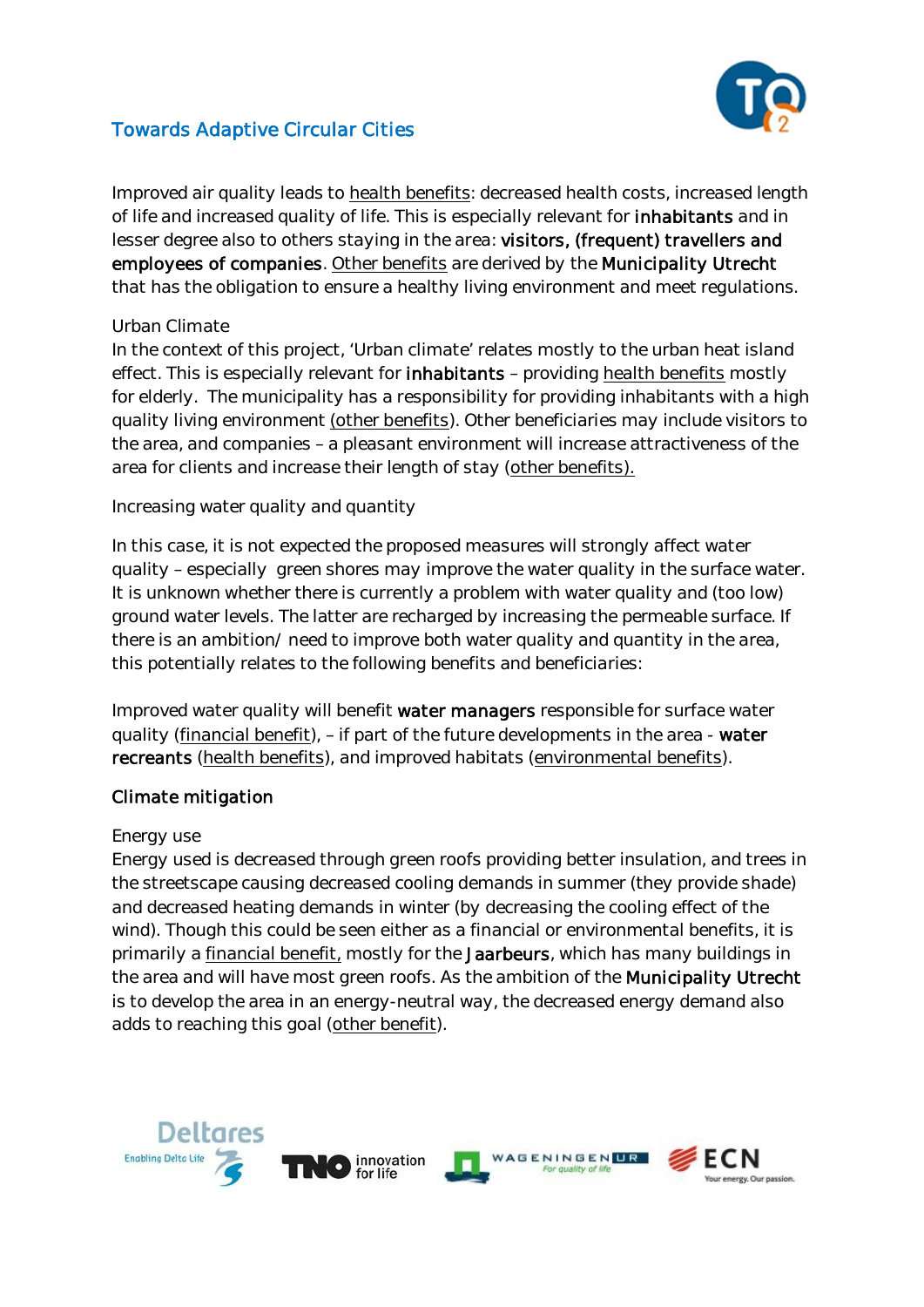

#### *CO2- reduction*

Storage of  $CO<sub>2</sub>$  in biomass can be seen as either a financial, environmental or other benefit. Some stakeholders, like companies, may have reduced taxes, less costs for emission rights or advantages with respect to customers or clients when they operate in a sustainable way (financial benefits). It could also be less tangible: more beneficial in a marketing context, and in meeting their own sustainability goals: such as the Jaarbeurs and the Municipality Utrecht (other benefits).  $CO<sub>2</sub>$  reduction has benefits for the environment as well.

#### Other services

#### *Increase recreation opportunities*

Increasing the recreation opportunities in the area, through parks, intensive green roofs and water squares and possibly green shores and increased surface water as well, has various benefits. The attractiveness and multifunctional use of the area increases, which is an ambition of Municipality Utrecht (other benefits). For inhabitants the quality of the area increases, with more relaxing activities in green areas nearby: this has various health benefits, though the exact effects and enabling variables need to be further investigated (Hunter et al., 2015; Lee & Maheswaran, 2010). Especially for leisure companies, including the Jaarbeurs, the increased recreation opportunities attract more visitors to the area and/ or make the area more attractive for clients (financial benefit).

#### *Increase landscape quality*

An increased landscape quality in the area is the specific ambition of the Municipality Utrecht and Jaarbeurs. This improves the entrance of the city and Jaarbeurs, serving as a visiting card. This will improve the image of the municipality and the Jaarbeurs (other benefits), and may attract more tourists and visitors to the region (financial benefits). Another important beneficiary are those people who often visit the area: inhabitants, travellers and visitors. They will be happier during their stay in the area (health benefits). Leisure companies, and in some degree other companies will also benefit from the improved quality of the neighbourhood, as this may attract more customers or increase their length of stay. It is also known that the value of buildings (especially houses) is larger when there is green-blue space nearby (financial benefit).

#### *Increase social cohesion*

If green roofs, parks and water squares are designed in such a way that they can serve as community centre/ community activity or meeting place, they increase social

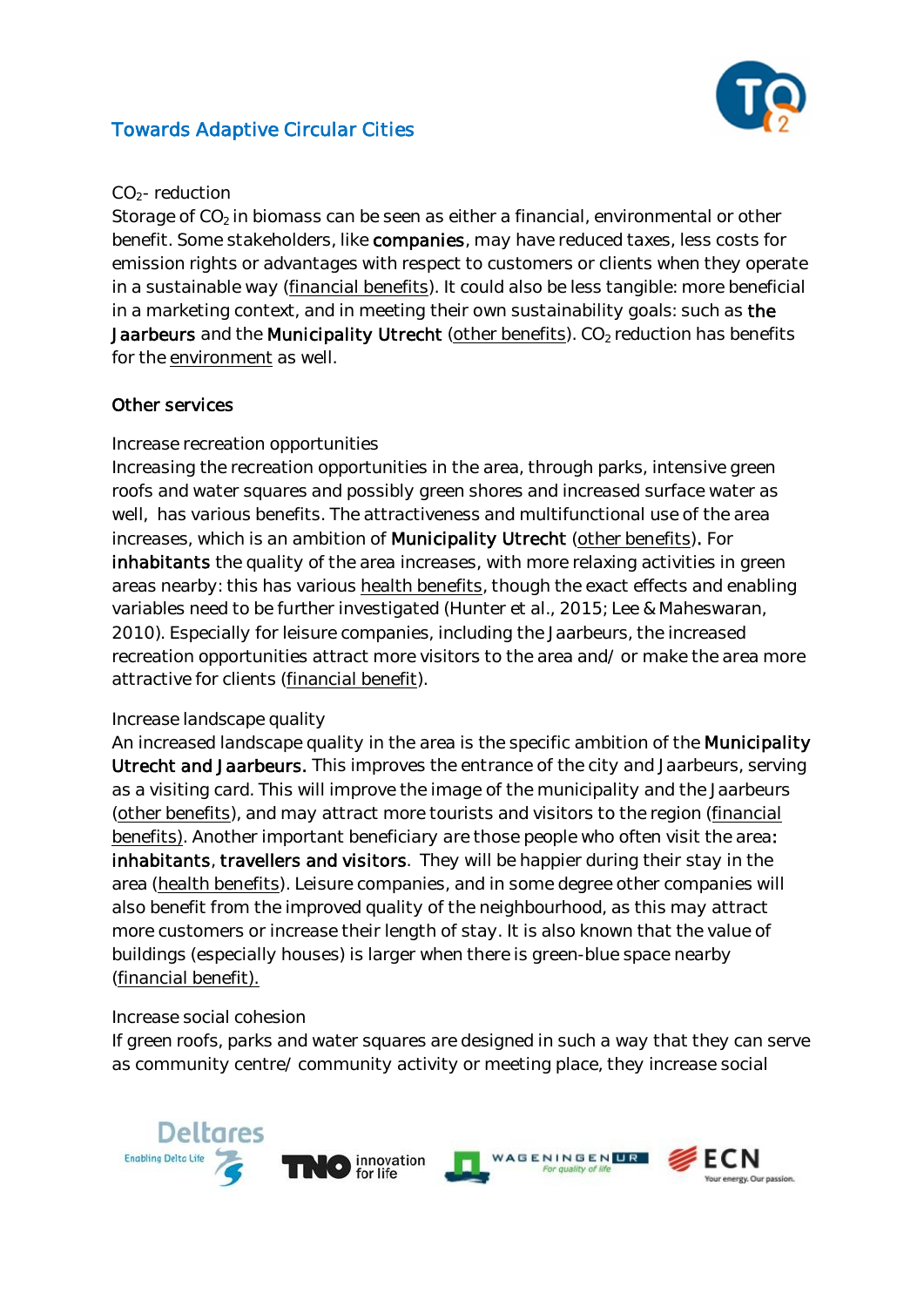

cohesion in the area. This is one of the ambitions of Municipality Utrecht (other benefits). Inhabitants directly benefit from increased social cohesion: they are the main target group (other benefits).

*Increase physical activity*

Parks, intensive green roofs where gardening or walking is possible, and green shores can add to increased physical activity, depending on their design: green urban spaces encourage participation in physical activity(Hunter et al., 2015). This has health benefits for inhabitants, possibly also attracts visitors. The health of inhabitants and decreasing health costs – is an ambition for the Municipality Utrecht (other benefits).

#### *Decrease noise pollution*

Though strongly dependent on the configuration of the green measures , especially parks and trees in de streetscape can decrease noise pollution. Noise pollution in the area originates from traffic and occasionally from the Jaarbeurs (music events). Currently, noise pollution may especially harass employees from regular companies, but when in the future the area will house more inhabitants, the noise pollution problem may increase. Keeping noise pollution and nuisance to a minimum is a responsibility of the Municipality Utrecht (other benefits). The Jaarbeurs may suffer from complaints, reputation damage and possibly even fines if the area is used more intensively in the future (financial and other benefit from decreasing pollution). The third party benefiting from decreased noise pollution are inhabitants: noise pollution leads to increased stress and sleeplessness (health benefits).

*Improve habitat function and biodiversity*

Green roofs, parks and green shores positively affect biodiversity by providing habitats for flora and fauna (environmental benefit).

*Decrease management and maintenance*

If a green roof is properly designed, the maintenance requirements are small: the green roof can protect the roof from weather influences (Low Impact Development Centre, n.d.). This goes especially for extensive green roofs, included in the 'Green urban' scenario. Especially the owners of the buildings will benefit from the decreased maintenance costs: at least the Jaarbeurs, but also other companies owning the

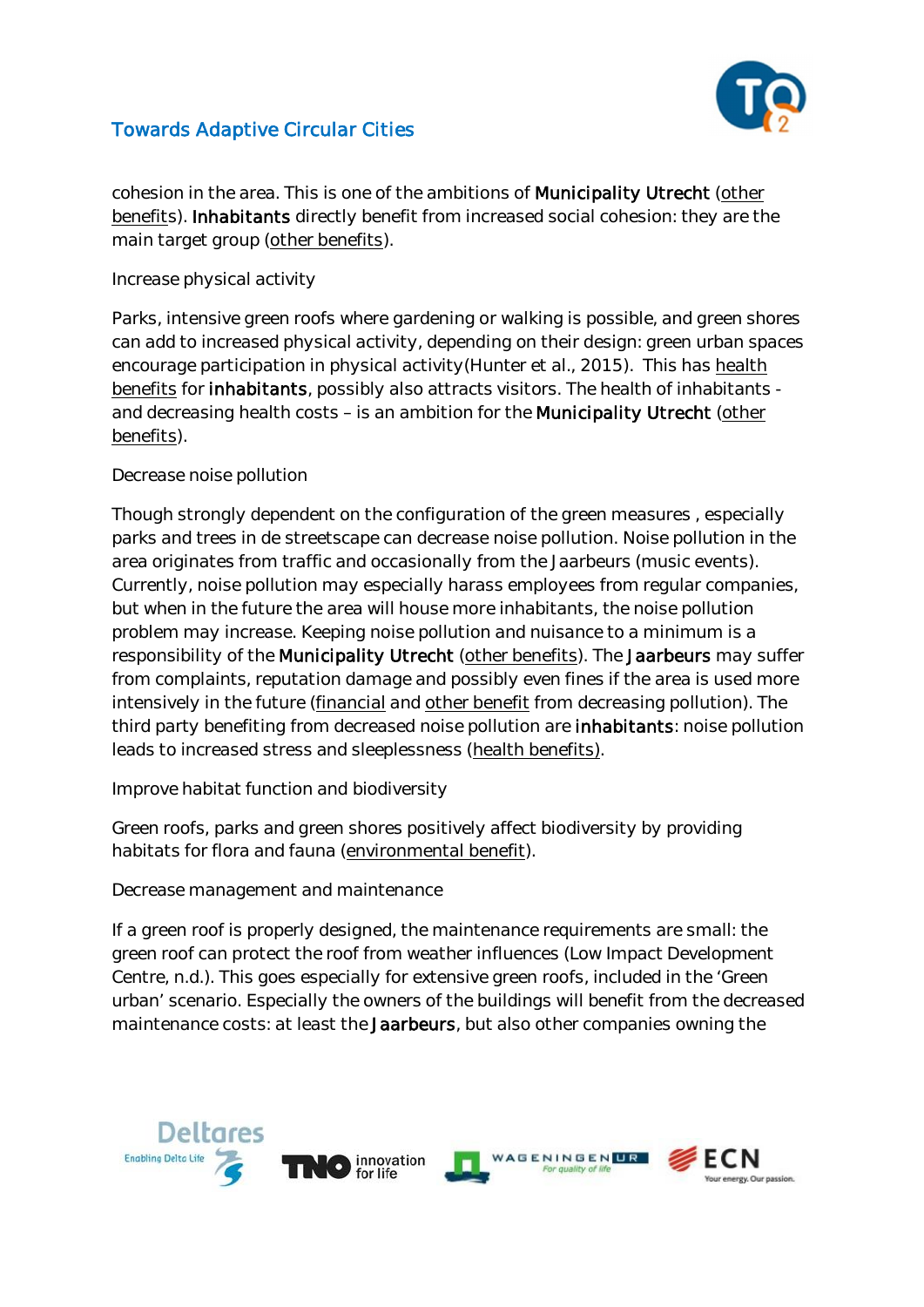

buildings in the area (financial benefits), though whether this is an overall benefit also depends on the construction costs of the green roof.

# **Summary**

The most important benefits of both scenarios are the reduction of pluvial flooding, improvement of the urban climate and improvement of the spatial quality, including increased physical activities, biodiversity, recreation options and social cohesion. Te main beneficiaries of the scenarios are the Municipality Utrecht, Jaarbeurs and inhabitants; visitors and other companies present in the area benefit as well.

#### '*Green Development' scenario*

This scenario is distinctive for the large number of green roofs. This decreases the risk of pluvial flooding, of which the main beneficiaries are the Municipality Utrecht and water managers; also to a lesser degree the Jaarbeurs and other companies affected by direct damage or decreased income during and after floods, and other stakeholders like travellers and visitors. The green roofs also increase spatial quality (if visible to the public) and biodiversity

#### *'High Urban Density' scenario*

This scenario includes less green roofs , but adds a rainwater tank to the design. Its main purpose is to store rainwater during floods. During droughts, this water can be used for various functions that do not require drinking-water quality.

# Evaluation

This section discussed the benefits related to the proposed measures , and their division over various stakeholders in the area. This gives insight in who has what type of benefits from the design scenario. This information can be used in the following project phases to identify relevant stakeholders that can be involved and kept informed in further specification of the design. It is also helpful in identifying potential co-financiers. To further address this last topic, it is necessary to further quantify the expected benefits and identify uncertainties in costs and benefits. This will help in making clear to private financiers how the project could be attractive to them. Overall, the information in this section can be used to draft a business case for the alternative designs.